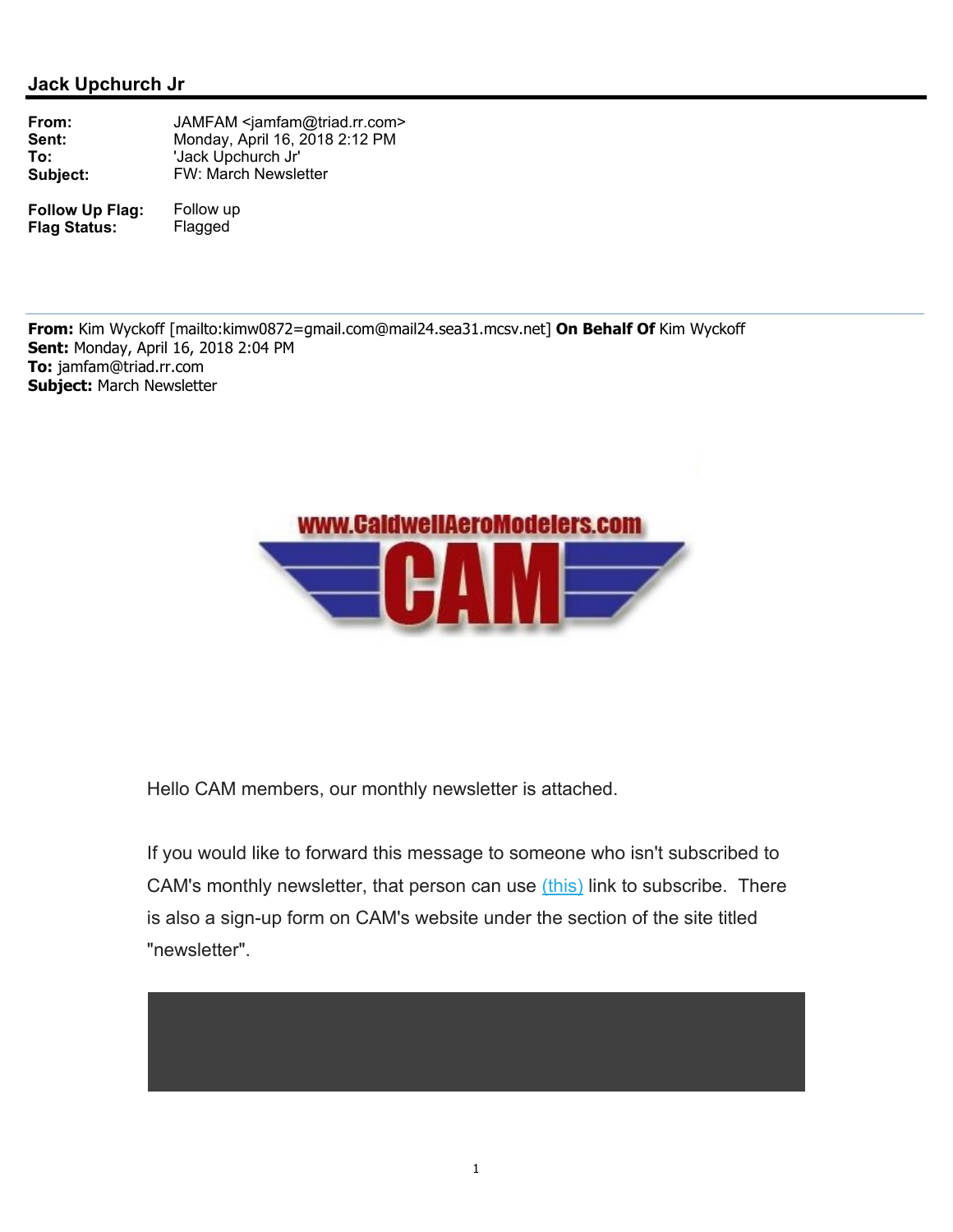AMA Charter #3470

## **March 2018**

## **RC Club Information**

President: Chris Roberts

Vice President: Ted Flemming

Secretary: Kim Wyckoff

Treasurer: Tom Withem

Safety Officer: Butch Clark

Field Marshall: Bob Wyckoff

Intro Pilots: Chris Roberts, Seth Nagy, Vic Welland, Tom Schultz, David Hames

Communications: Dave Groom

Contest Chairman: Vic Welland, Don Bourdon, Terry Gilliand

Meeting Activity Coordinator: Chris Roberts

Web: Chris Roberts

# **Typical Meeting Agenda**

- Welcome
- Approve Agenda
- New member applications
	- Reports
		- Field Officer
	- Safety Officer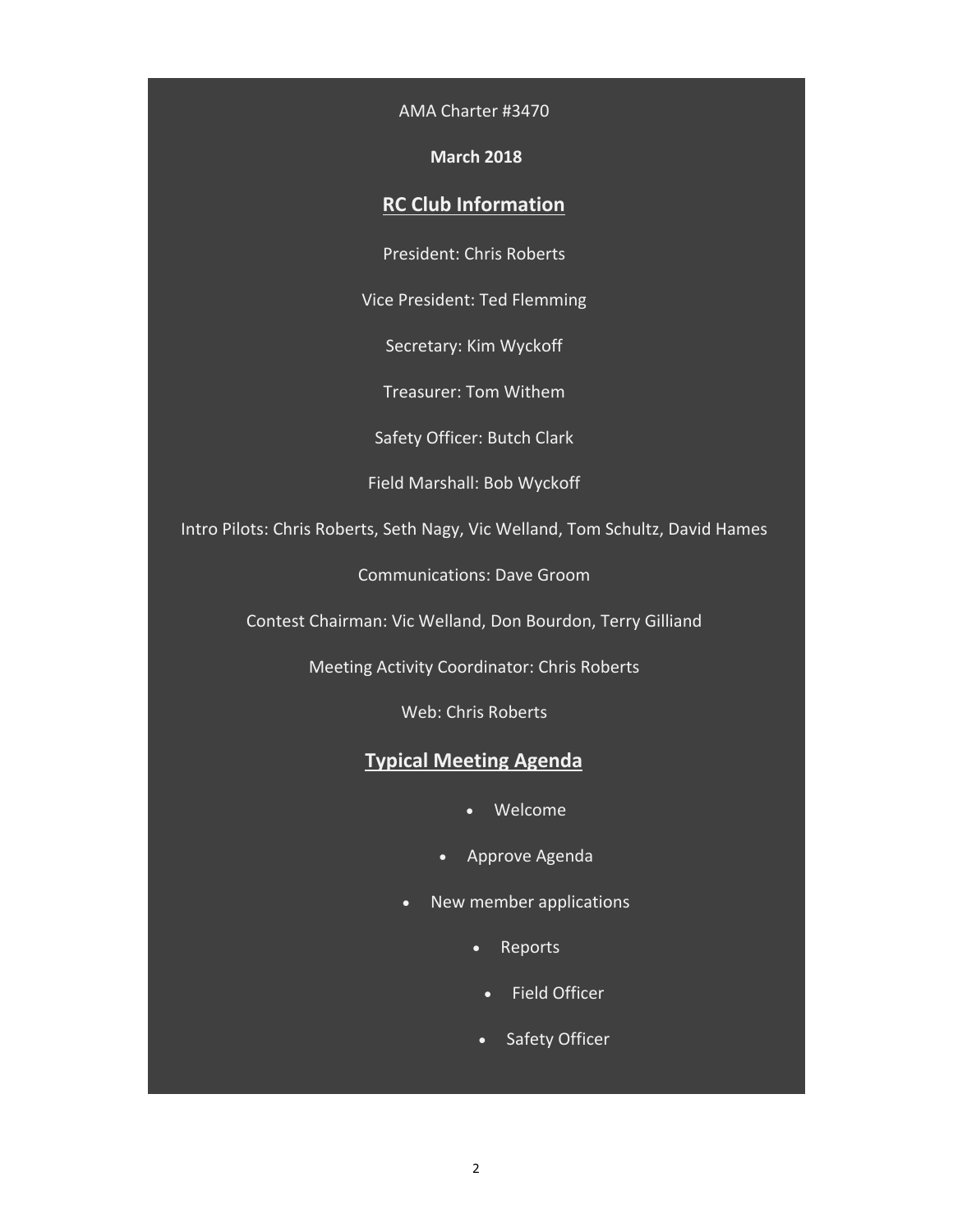- Intro Pilots report
- Treasurer's report
- Old Business
- New Business
- Auction / Show Tell Q & A

## **March's Meeting Minutes**

Called to order at 7:01 PM. Welcomed everyone.

#### Minutes approved

TREASURER REPORT ‐ \$1407.65 of today with purchase of new mower. We have 18 paid members. The account has been set up at Wells Fargo and has electronic access.

FIELD REPORT – It is okay and the new mower is great.

SAFETY REPORT – Everything okay per Butch.

INTRO PILOTS –Larry came out and flew.

NEW MEMBERS– Randy and Maxine. They were in the hobby 20 years ago and are now getting into electric flight. Have a B‐25 from Flyzone. Has a blueprint for a sail plane if anyone wants to attempt to build it.

OLD BUSINESS – Vic wanted to know how many pins we wanted for when we submit for the leadership club. It was decided to get them for the membership (approximately 20). We need to cover safety info annually. This will be done at the next meeting and check the noise levels. Vic is going to check on the deadline for this. We have to have a community event and our Fun Fly/Picnic will cover this. We are going to donate the monies from this event to DARE for youth. Seth is going to take care of this for the club.

3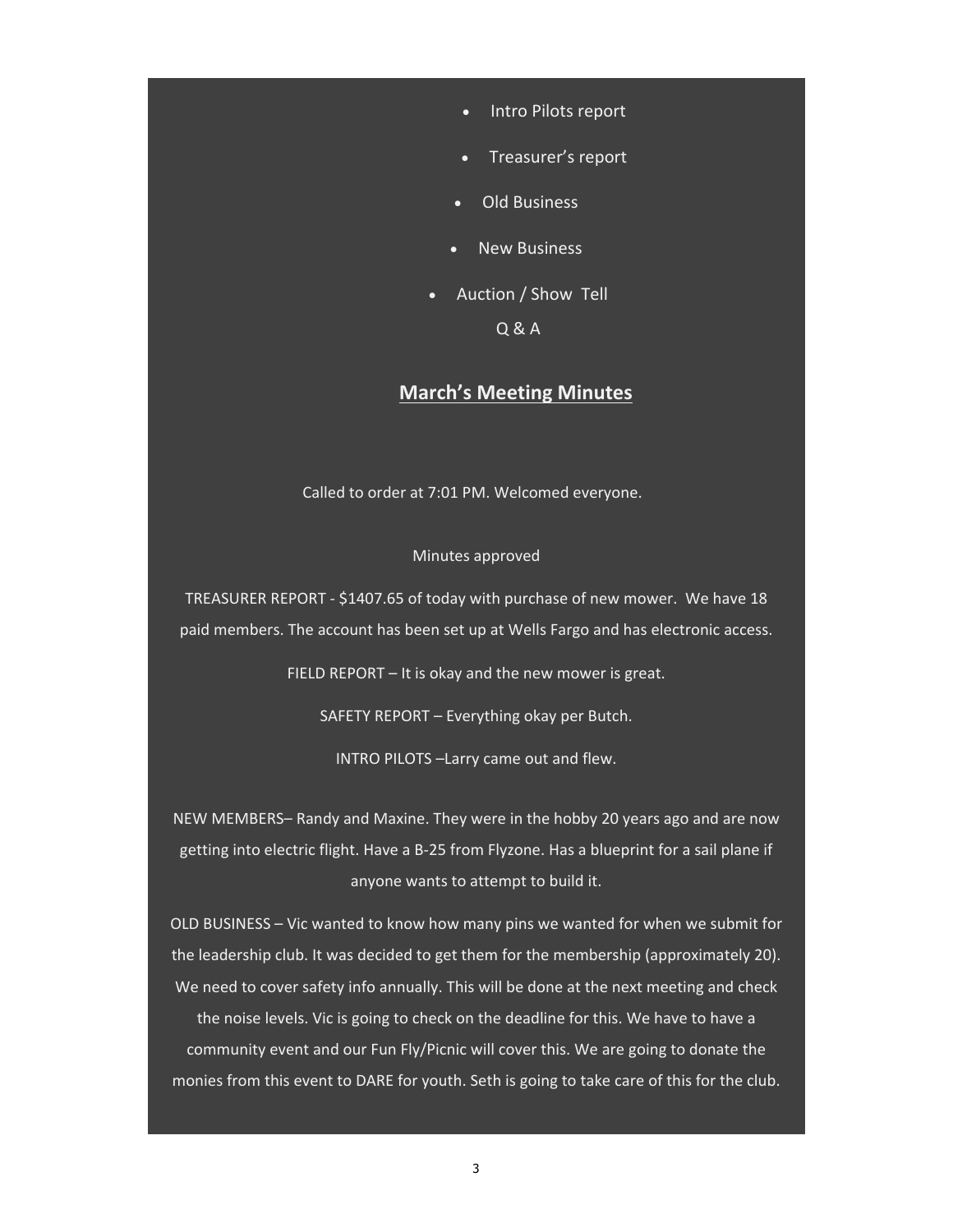## OLD BUSINESS ‐ Club and AMA dues are now due

OLD BUSINESS ‐ The club has replaced the mower. It runs and cuts well. It is a Scotts with a 48 inch cutting deck and the club gave \$850 for it. The old mower is getting looked at for a trade‐in/refund.

NEW BUSINESS – Seth gave us cots for a budget for upkeep on the runway. We will need to fertilize once a month from may to September and mow once a week. to have a nice runway. it will take 450‐550 pounds of fertilizer for this and that will cost \$2000. For gas and to keep the mower in good shape it will take \$175. This comes to a total of \$375 per year.

NEW BUSINESS – We discussed the improvements to be made at the field. Seth made a motion to replace and move the shed. This was seconded by Bob. Other improvements will be discussed at the work day. The cost for the mateials for thr shed flor are &168. Butch made a motion to go ahead with this and it was seconded by Terry.

NEW BUSINESS – Butch wanted to know if we were going to have the trainers out at all the events this year. it was stated that we will.

> *EVENTS ‐ Speed Rally April 28th Fun Soar June 16th Fun Fly/Picnic/FPV Race September 22nd*

We adjourned at 7:54 PM

### **NEXT MEETING INFO:**

### **April 17, 2018 at 7 PM**

## **CAM Airfield on Lick Mountain**